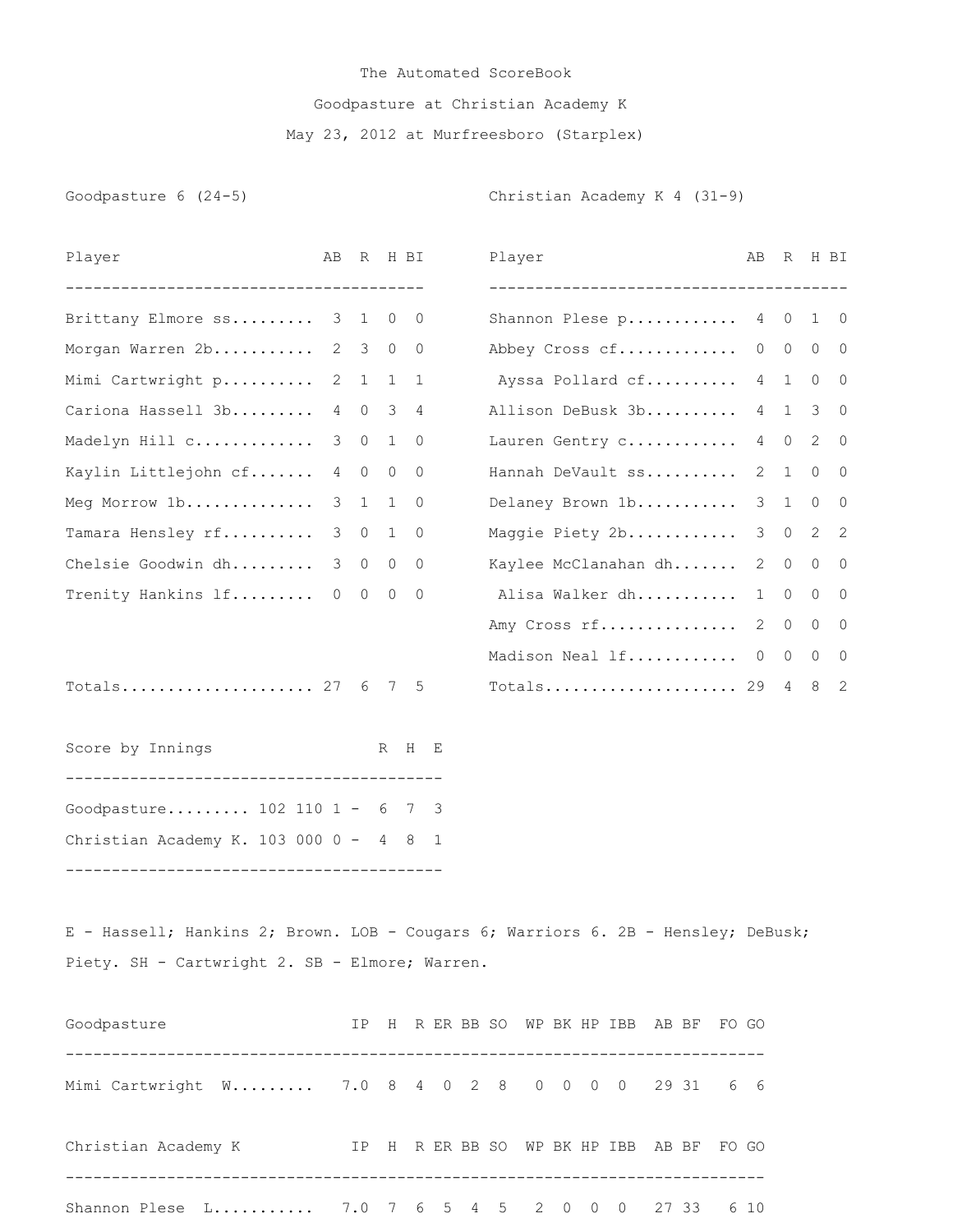WP - Plese 2. PB - Genrty.

Strikeouts - Littlejohn 2; Goodwin 3; Plese; Pollard 2; DeVault; McClanahan 2; Walker; Cross A. Walks - Elmore; Warren 2; Hill; DeVault; Cross A.

Umpires -

Start: 5:00pm Time: 6:30 Attendance:

Game: AA05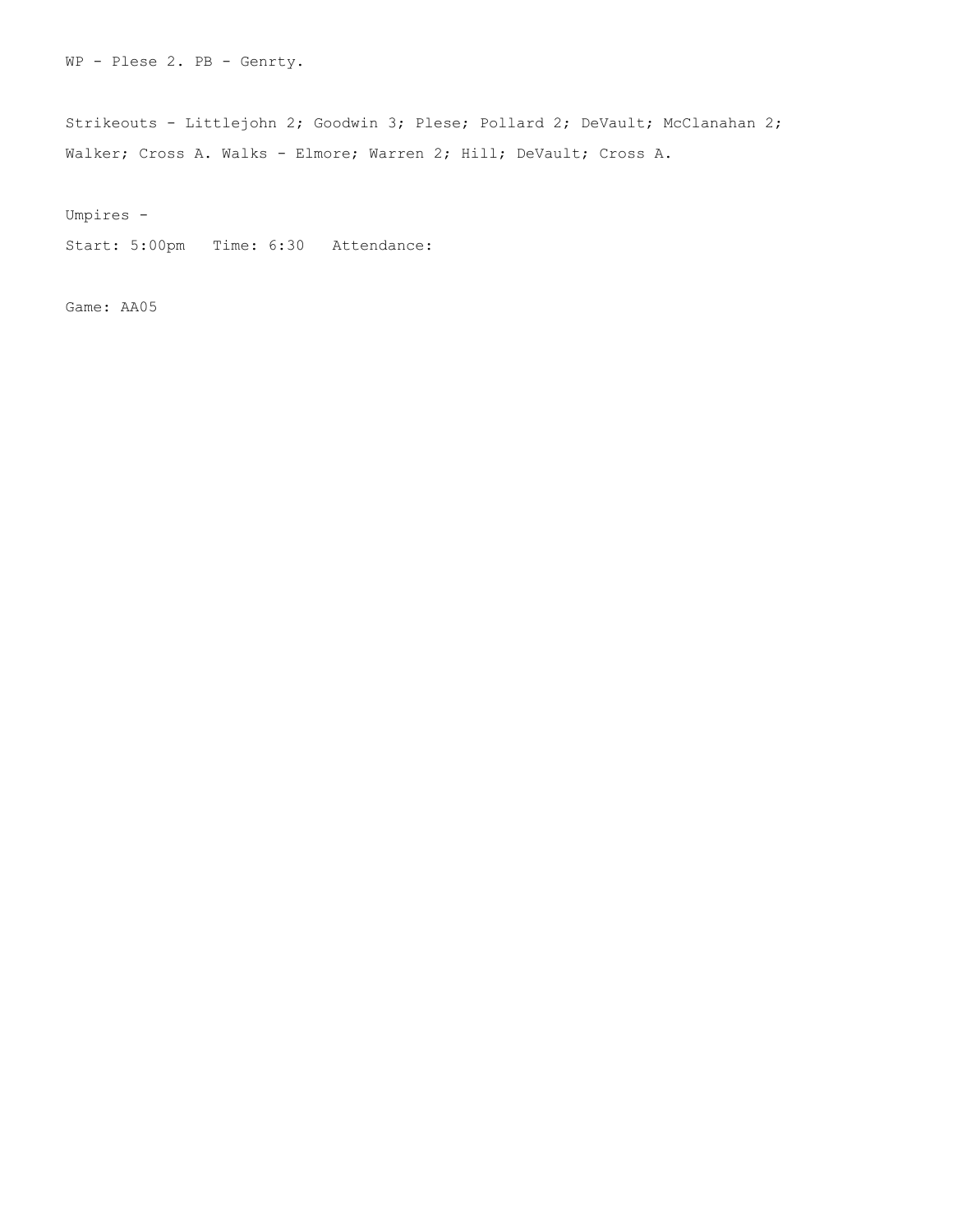## The Automated ScoreBook

Goodpasture at Christian Academy K - Play-by-Play

May 23, 2012 at Murfreesboro (Starplex)

Score by Innings R H E ----------------------------------------- Goodpasture......... 102 110 1 - 6 7 3 Christian Academy K. 103 000 0 - 4 8 1 -----------------------------------------

Goodpasture starters: 2/ss Elmore; 31/2b Warren; 25/p Cartwright; 20/3b Hassell; 8/c Hill; 22/cf Littlejohn; 23/1b Morrow; 32/rf Hensley; 4/dh Goodwin; 13/lf Hankins; Christian Academy K starters: 6/p Plese; 8/cf Cross; 5/3b DeBusk; 32/c Genrty; 9/ss DeVault; 4/1b Brown; 11/2b Piety; 22/dh McClanahan; 12/rf Cross A; 3/lf Neal;

**Goodpasture 1st -** Elmore grounded out to p. Warren walked. Cartwright popped up to 2b. Warren stole second. Hassell singled to left field, RBI; Warren scored. Hill flied out to cf. *1 run, 1 hit, 0 errors, 1 LOB.*

**Christian Academy K 1st -** Plese singled to right field. Plese runner left early, out at second c to ss. Pollard to cf for Cross. Pollard struck out swinging. DeBusk doubled to center field. Genrty singled, advanced to second on an error by lf; DeBusk scored on an error by lf, unearned. DeVault flied out to lf. *1 run, 3 hits, 1 error, 1 LOB.*

**Goodpasture 2nd -** Littlejohn struck out swinging. Morrow grounded out to ss. Hensley grounded out to 2b. *0 runs, 0 hits, 0 errors, 0 LOB.*

**Christian Academy K 2nd -** Brown grounded out to ss. Piety singled to center field. McClanahan struck out swinging. Cross A walked; Piety advanced to second. Plese grounded out to 2b. *0 runs, 1 hit, 0 errors, 2 LOB.*

**Goodpasture 3rd -** Goodwin struck out. Elmore grounded out to 3b. Warren walked. Cartwright singled to right field, advanced to second on the throw; Warren advanced to third. Hassell singled to center field, 2 RBI; Cartwright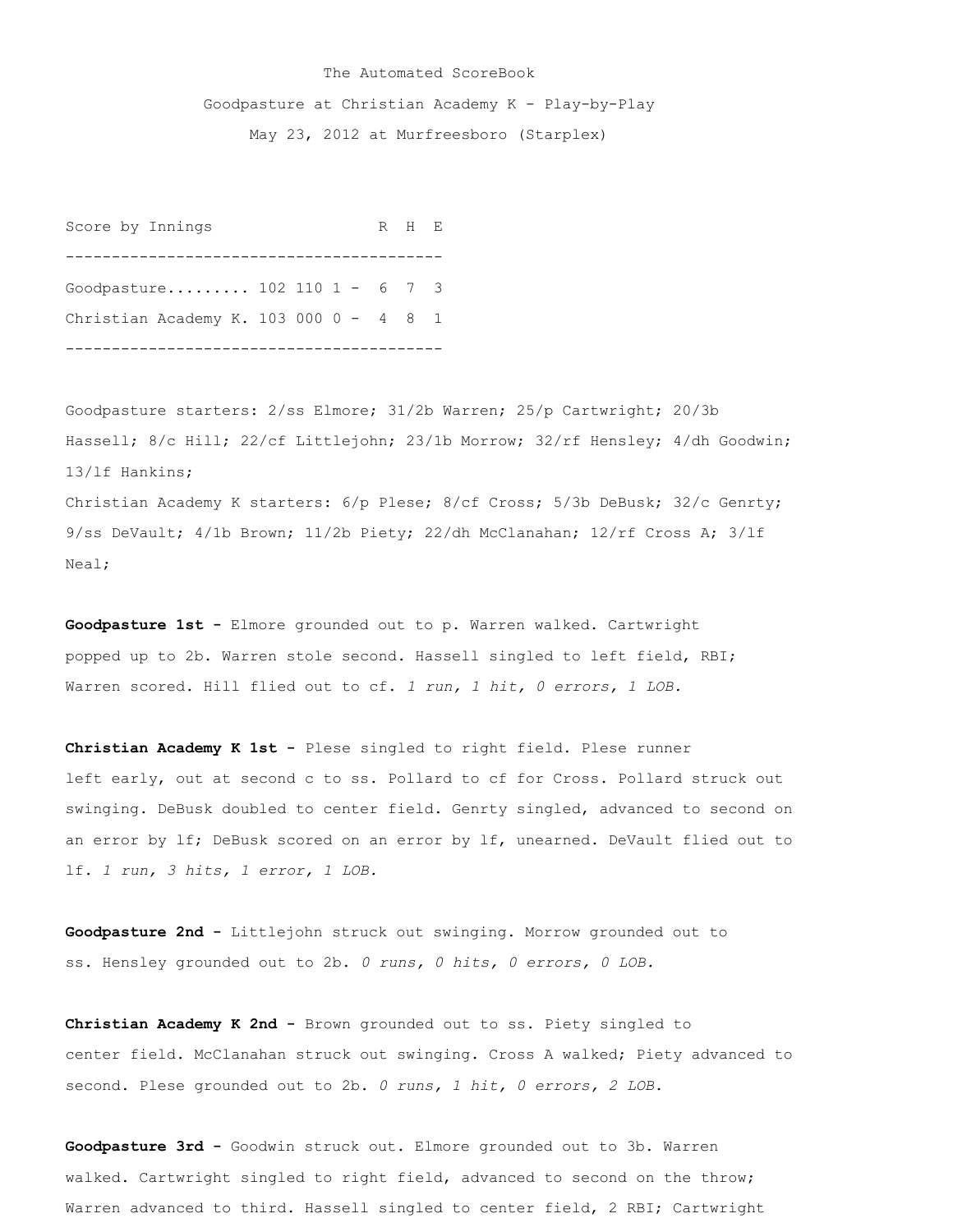scored; Warren scored. Hill lined out to 3b. *2 runs, 2 hits, 0 errors, 1 LOB.*

**Christian Academy K 3rd -** Pollard reached on an error by 3b, advanced to second on the throw. DeBusk singled, advanced to second on an error by 1f; Pollard scored on an error by lf, unearned. Genrty lined out to ss. DeVault walked. Brown reached on a fielder's choice; DeVault advanced to second; DeBusk out at third ss to 3b. Piety doubled to center field, 2 RBI; Brown scored, unearned; DeVault scored, unearned. McClanahan struck out swinging. *3 runs, 2 hits, 2 errors, 1 LOB.*

**Goodpasture 4th -** Littlejohn grounded out to 3b. Morrow singled to right field. Hensley doubled to right field; Morrow advanced to third. Hensley advanced to third on a passed ball; Morrow scored on a passed ball, unearned. Goodwin struck out. Elmore flied out to lf. *1 run, 2 hits, 0 errors, 1 LOB.*

**Christian Academy K 4th -** Cross A struck out swinging. Plese struck out looking. Pollard struck out looking. *0 runs, 0 hits, 0 errors, 0 LOB.*

**Goodpasture 5th -** Warren reached on an error by 1b. Warren advanced to second on a wild pitch. Cartwright out at first 1b to 2b, SAC; Warren advanced to third. Hassell flied out to rf, RBI; Warren scored on the throw. Hill singled to left field. Littlejohn popped up to c. *1 run, 1 hit, 1 error, 1 LOB.*

**Christian Academy K 5th -** DeBusk grounded out to ss. Genrty singled to left field. DeVault struck out looking. Brown flied out to 2b. *0 runs, 1 hit, 0 errors, 1 LOB.*

**Goodpasture 6th -** Morrow grounded out to ss. Hensley grounded out to p. Goodwin struck out swinging. *0 runs, 0 hits, 0 errors, 0 LOB.*

**Christian Academy K 6th -** Piety flied out to 3b. Walker to dh for McClanahan. Walker struck out swinging. Cross A grounded out to 3b. *0 runs, 0 hits, 0 errors, 0 LOB.*

**Goodpasture 7th -** Elmore walked. Elmore stole second. Warren grounded out to p; Elmore advanced to third. Cartwright out at first p to 2b, SAC, RBI;